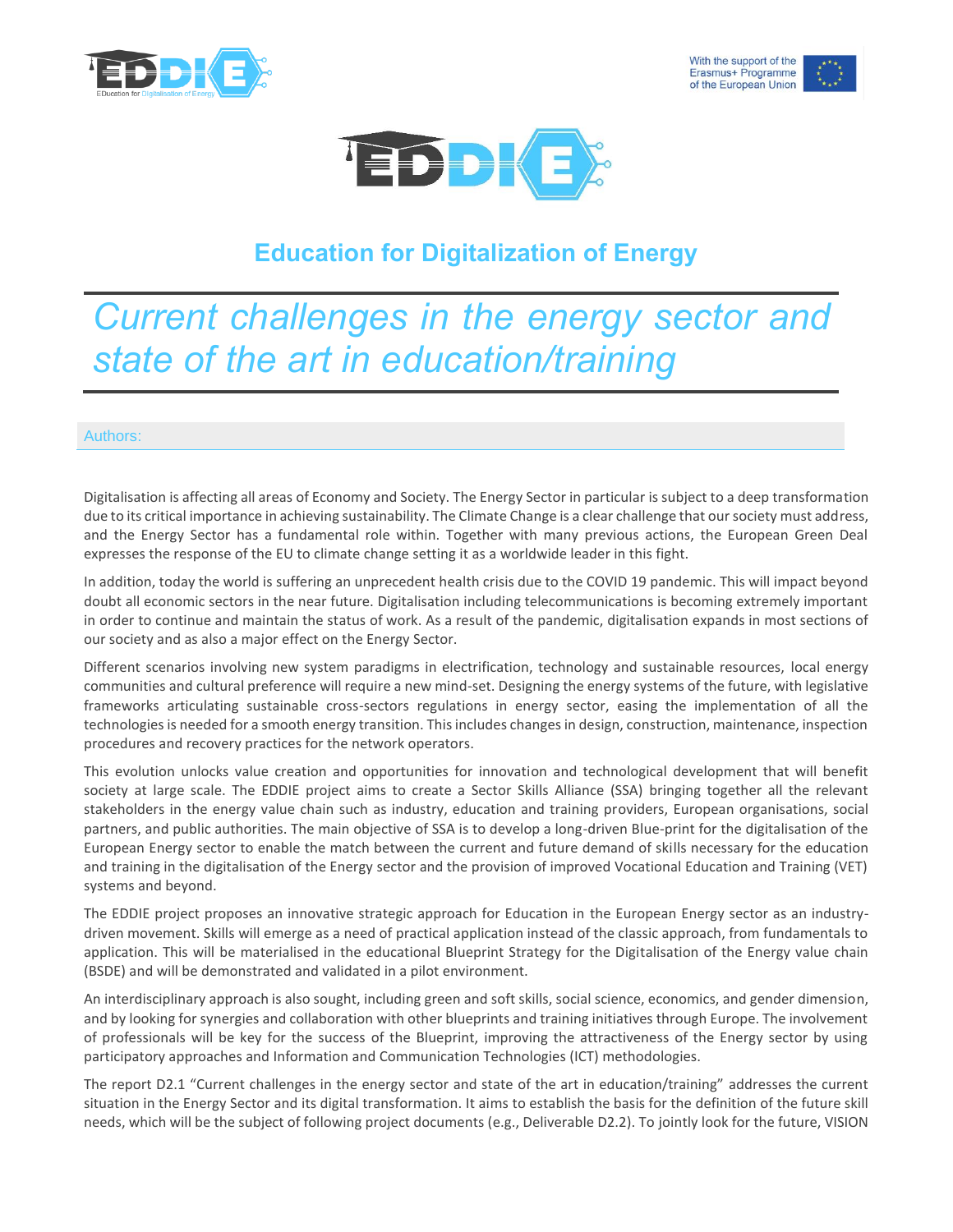

2050, presented by European Technology & Innovation Platforms' Smart Networks for Energy Transition (ETIP SNET) as a consolidated view of the main energy stakeholders in Europe, has been used as a common framework of understanding. The VISION 2050 describes how the energy sectors are going to evolve, highlighting the role of the digitalisation in the evolution and analysing social, economic, and technological areas and expected benefits from digitalisation.

The key messages from the analysis based on ETIPS NET Vision 2050 are presented in the list below:

- Synergies among energy sectors and industries will reshape competition among energy vectors, requiring sustainable cross-sector regulation and innovative financial mechanisms. Industry skills should anticipate and actively enable sector integration.
- Digitalisation will enable companies and customer operations and processes to unlock a highly dynamic energy system at all layers and timescales. Digitalisation enables sharing economy and social participation evolving ownership relation between people and products with huge impacts on society dynamics and industry.
- Digitalisation, decarbonisation and decentralization tasks are paving the way for the platformization of the energy sector.
- Every energy sector will be transformed, including operational, technical, market and regulatory/ governance at local, national, and international level, including social behaviours
- Decentralization of the power system will require higher and extended visibility of the networks.
- Data intelligence and digital customer services will exponentially increase. Data will have a major technical and commercial value, to create services for society and industry with added value.
- Market disruptive dynamics, cybersecurity, large-scale social events and extreme climate conditions require a new approach to resilience. And a flexible back up system to cope with such disruptions
- Cross-sector partnerships, engagement of customers and new players are the key elements of this new approach, together with communities' and institutional support.
- The new innovative resilience approach requires stronger coordination among control layers and consider the new role of System Operators (SOs) as 'market catalyser's'.
- A comprehensive 'resilient and sustainable by design' concept, including technical and regulatory dimensions, should be translated into plans, based on specific local needs and constraints as well as worldwide best practices.
- Technology innovation must be open to everyone and specially incentivize consumers' engagement and empowerment.
- The golden rule and protocols of experimentation should drive decisions and actions through inception through design, execution, and monitoring, to allow joint learning from demonstration projects, sharing expertise, best practices, and experiences.
- Initiatives should be based on co-ownership of experiments to lead desired changes in behaviour patterns as well as foster new business models due to successful actions/experiences.

The EDDIE project's approach as an industry-driven activity, where the skills emerge as a need of practical application instead of the classic approach that starts from fundamentals to reach application, raises the need to consult the industry when addressing challenges in the energy sector. Taking this into account, the project's consortium developed a dedicated survey to obtain necessary feedback from actors across the whole energy system (all sectors), with diversity in terms of geographic location, size, type of organisation and operational focus (DSOs, TSOs, suppliers, service providers etc). The survey aimed to address the main challenges the industry faces towards the digitalisation of the energy system, the technologies and tools usage, the added value produced, and the new skills needed towards the new digital era. The survey was answered by 57 reference stakeholders applying best practice solutions representing the whole energy value chain. The key findings are mentioned below:

- The lack of adequate skills of employees is pointed out by most of the participants as an important matter to tackle. This finding clearly substantiates the need for the EDDIE project actions.
- Reduced costs are seen as the most impactful added value from digitalisation.
- Simplification of management and the improvement of Quality of Services (QoS) have also significant positive impact.
- Digitalisation is regarded as a key factor for enabling new and green technologies.
- Most of the companies provide training to their employees with a preference to in-house training, which can be utilized for the digital and green transition.